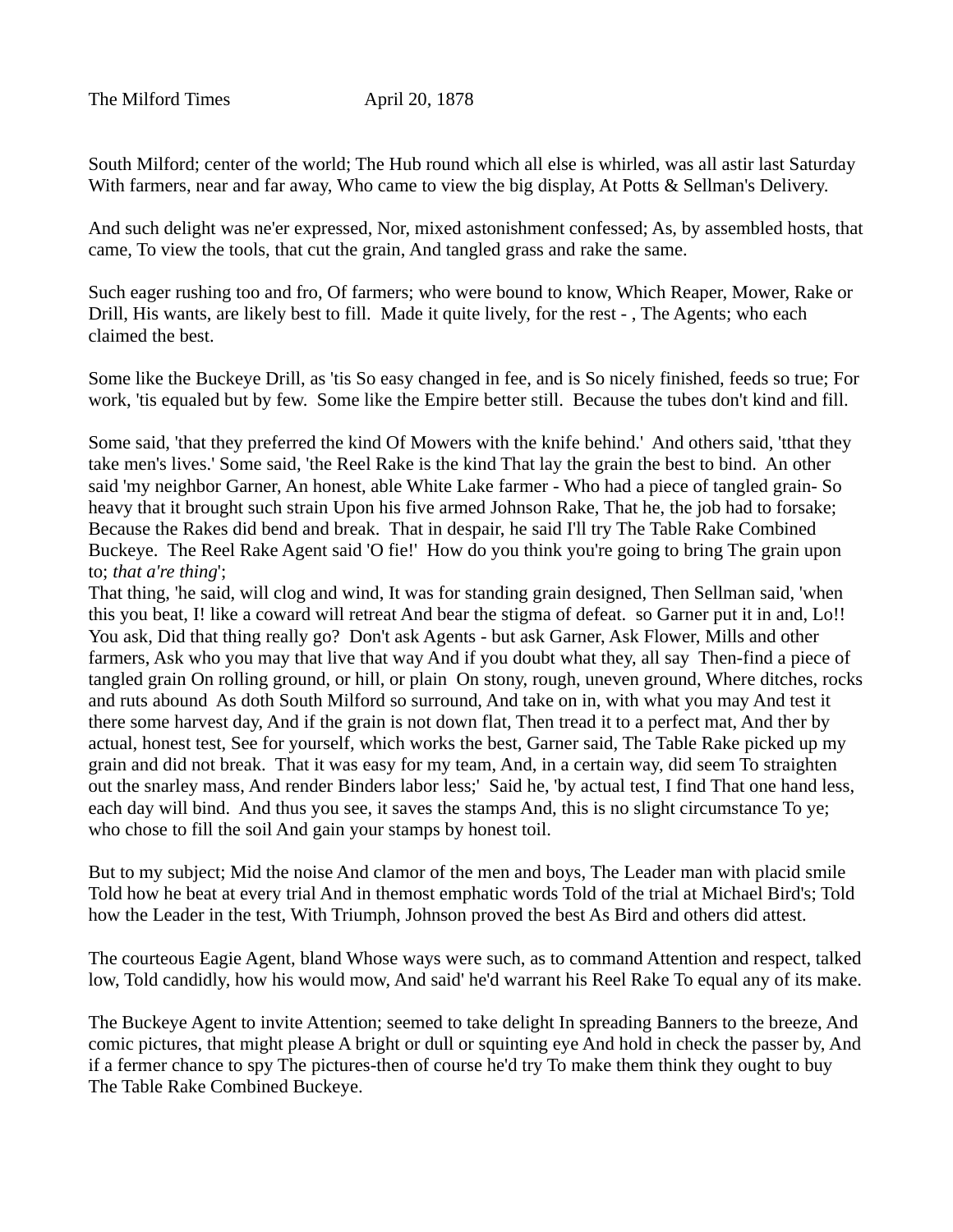And all this time, load after load Were drawn in line upon the road. And ere the our, Landlord O'Dell Shook his ponderous dinner bell, Some thirty wagons, loaded down With new machines, formed around.

Then Potts & Sellman issued soon The dinner tickets, 'cause 'twas noon. The horses were all kindly led To O'Dell;s barn, and there well fed. The numerous customers repaired To O'Dell's dining room, and shared The Bounties of the table wide- 'Those tables'-which are O'Dell's pride.

Each man well fed; with happy smile Listened to the Band awhile; And when the order, "Form in line:" Rand out; each man, in system fine, Soon drew his rein, and stood in place And waited, with a patient face.

First in the vast procession grand, Rode Potts & Sellman; next, the Band And then Agents-Stewart, Payne And Britain--in a carriage came, Then next the Buckeye Rake I spied, Drawn by Isaac Mills, of Clyde. I noticed that this grand machine Came in full rig; Both Mills and team Seemed thril'd with concientious pride, And well they mi't. Last year Mills tri'd.

A Table Rake; and it so pleased Himself and workman, and so eased The labor of his noble team, That is almost came to seem, That team, machine and man, all three, Are linked like to the trinity.

The Buckeye Mower, with folded bar, With beauty like the morning star, Filled, with well becoming grace, The next appointed measured space.

The ponderous great banner, so crazy and cute, Carefully carelessly painted to suit The ceaselessly radical Rollo Buckeye; Next in order appeared to the eye.

Then close in the rear, were the Buckeye Machines, Well packed, and well loaded, and drawn by good teams, Came trundling along, and the drivers serene, Were jacose and jolly, with confident mein. And right in true order, and close int he wake, A fine painted Leader with moving Reel Rake, Escorting or leading a light Leader Mower. With the bar in the rear, instead of before, And following these samples were team after team, Each drawing an Eagle or Leader Machine, A new lumber wagon, a rake or a drill, And two men, I noticed, had each a Wind Mill. On the heads of the horses along the whole line Were bright colored banners, all painted so fine, And now, as the music by the Clyde Cornet Band Pealed forth a glad anthem, the sight was most grand. Both sides of the Huron, where bright waters pour, From the Howland Brick Block to Ladd's Dry Good Store, A solid procession, were signaled to start, And on, *on* they moved with a light boyant heart, And over and under the bridges they go So seemingly joyously, happy to know Than soon, as the haying and harvest again